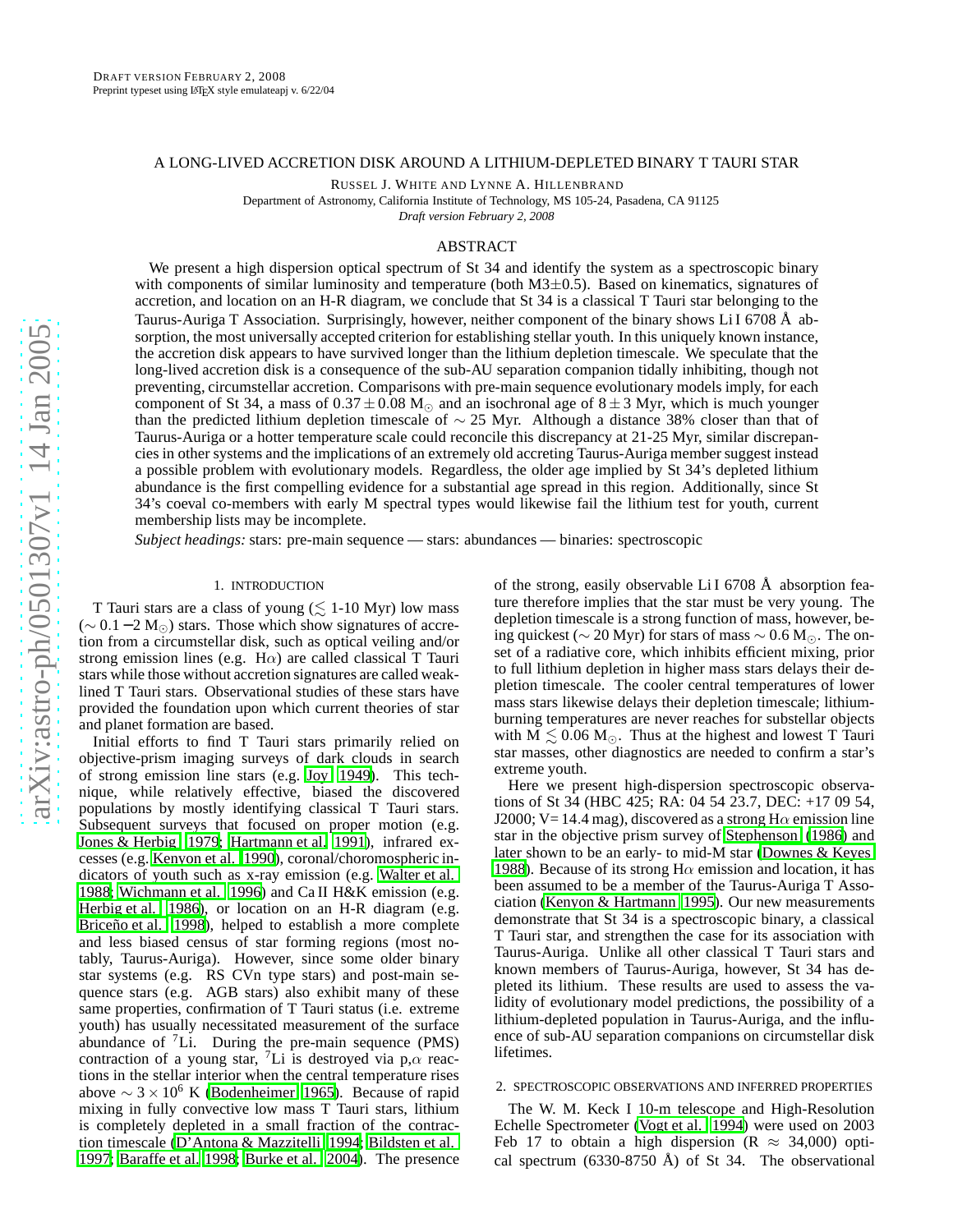

FIG. 1.— Portions of the Keck/HIRES spectrum of St 34 showing the strong, broad Hα emission profile (*left panel*) and 2 temperature sensitive regions (*right panels*); the wavelength scales are the same in all panels. The bar under the the H $\alpha$  profile indicates a velocity width of 500 km/s. A synthetic spectroscopic binary, composed of 2 M3 dwarf stars, and the M3 weak-lined T Tauri star TWA 8a are also shown for comparison. St 34 shows no lithium in its spectrum.

setup, spectral calibration and extraction are as described in [White & Hillenbrand \(2004](#page-3-17)). Portions of the resulting spectrum of St 34 are shown in Figure 1. Its most distinguishing characteristics are strong, broad  $H\alpha$  emission, double-lined photospheric features (implying binarity), and no Li I 6708 Å absorption. A Li I equivalent width upper limit of 0.06 Å for each spectroscopic component is determined by the size of features in the psuedo-continuum.

The stellar properties of St 34 are determined from analysis of each component's spectral features<sup>1</sup>. The procedure is described in [White & Hillenbrand](#page-3-17) [\(2004\)](#page-3-17), but is tailored here for the analysis of a spectroscopic binary. Visual inspection of St 34's spectrum reveals that the two components are of similar brightness, well separated in velocity, and slowly rotating. This allows a more independent analysis of each component. Radial velocities and *v*sin*i* values are measured by fitting the 2 peaks of the cross-correlation function determined using non-rotating early- and mid-M dwarf templates. Each component's spectral type, the system flux ratio, and the continuum excess (or veiling, defined as  $r = F_{excess}/(F_{prim} + F_{sec})$ ) are determined simultaneously by comparisons with synthetic spectroscopic binaries, generated by combining dwarf standards at the appropriate radial and rotational velocities. For the synthetic spectra, the spectral type of each component is allowed to vary from M0 to M5, the flux ratio from 0.5 to 2.0, and the continuum excess from 0.0 to 2.0. The best fit is determined by minimizing rms differences between St 34 and a synthetic binary spectrum over several temperature sensitive regions (see [White & Hillenbrand 2004,](#page-3-17) for details). The components have the same spectral type (both  $M3\pm0.5$ ) and are of similar brightness. The primary is assumed to be the star that is slightly (10 $\pm$ 4%) brighter at 6500 Å. Although the composite St 34 system appears to have a small amount of continuum excess at 6500 Å ( $r_{6500} = 0.13 \pm 0.05$ ), it is not possible to tell if this excess is associated with only one or both of the components. No continuum excess is detected at longer wavelengths ( $r_{8400}$  < 0.09). Weak, narrow He I 6678 Å and Ca II 8498, 8662 Å emission is observed (Figure 1), but no forbidden line emission (e.g. EW [SII] 6716, 6731 Å

TABLE 1

|                             | system          | primary         | secondary       |
|-----------------------------|-----------------|-----------------|-----------------|
| Obs. Julian Date            | 2452688.85      | .               | .               |
| $EW[H\alpha]$ (Å)           | $-51.6$         | .               | .               |
| $H\alpha$ 10%-width (km/s)  | 512             | .               | .               |
| $EW[Li][(\AA)]$             | .               | ${}_{< 0.06}$   | ${}_{< 0.06}$   |
| $v\sin i$ (km/s)            | .               | < 7.2           | < 7.0           |
| Radial Velocity (km/s)      | $17.9 \pm 0.6$  | $47.1 + 0.4$    | $-11.3 \pm 0.4$ |
| Spectral Type               | .               | $M3+0.5$        | $M3\pm0.5$      |
| $[F_{prim}/F_{sec}]_{6500}$ | $1.10 \pm 0.04$ | .               | .               |
| $r_{6500}$                  | $0.13 \pm 0.04$ | .               | .               |
| $[F_{prim}/F_{sec}]_{8400}$ | $0.99 + 0.07$   | .               | .               |
| $r_{8400}$                  | < 0.09          | .               | .               |
| Mass $(M_{\odot})$          | .               | $0.37 \pm 0.08$ | $0.37 \pm 0.08$ |
| Isochronal Age (Myr)        | .               | $8 + 3$         | $8\pm3$         |
| Lithium Depletion Age (Myr) | .               | > 25            | > 25            |

NOTE. — The systemic radial velocity is the average of the components. Its uncertainty does not reflect the uncertainties in their masses.

 $< 0.05$  Å). Table 1 summarizes the spectroscopic properties of St 34.

#### 3. EVIDENCE FOR ADOLESCENCE

The H $\alpha$  emission line profile of St 34 is both strong (equivalent width  $=$  -51.6 Å) and broad (full-width at 10% of the  $peak = 512$  km/s). The breadth of this feature is not a consequence of binarity; the two peaks in the profile are separated in velocity by  $\sim$  180 km/s, which is much greater than the velocity separation of the components (58.4 km/s). Although some late-type main sequence stars also display  $H\alpha$  emission, caused by flares and other chromospheric activity, this emission is less intense and less broad than the profile of St 34 or any accreting young star (e.g. [White & Basri 2003\)](#page-3-19). Chromospherically active main-sequence stars also tend to be rapidly rotating and X-ray bright, in contrast to the small *v*sin*i* values and X-ray non-detection of St 34 (via ROSAT; [König et al.](#page-3-20) [2001\)](#page-3-20). Moreover, the observed strength of the H $\alpha$  emission is similar to that seen in previous low spectral resolution observations of St 34 (EW=  $-78$  Å; [Downes & Keyes 1988](#page-3-14); [Kenyon & Hartmann 1995\)](#page-3-15), suggesting the current epoch was not a transient flare-like event. The H $\alpha$  emission line profile of St 34, in light of its stellar properties, is most consistent with originating from a high velocity accretion flow (e.g. [Muzerolle et al. 2000\)](#page-3-21). The low level continuum excess at 6500 Å supports the interpretation that one or both components of the binary are accreting, though the accretion rate is low (2.5 × 10<sup>-10</sup> M<sub>☉</sub>/yr, following a prescription similar to [White & Hillenbrand 2004\)](#page-3-17). Based on this evidence for accretion, we conclude that St 34 is a classical T Tauri star.

The reservoir of accreting material has not yet been detected, however. St 34 has no measurable near-infrared  $(K_s)$ excess, based on comparing the observed  $K_s$  magnitude to that predicted from the spectral type, extinction (determined below), and *J* magnitude. Although [Weaver & Jones](#page-3-22) [\(1992\)](#page-3-22) claim St 34 was detected by IRAS at  $12\mu$ m,  $25\mu$ m, and  $60\mu$ m, inspection of the IRAS Sky Survey Atlas, even after the more up-to-date HiRes processing, reveals no pointor extended-source within several arcminutes of St 34. We suggest the [Weaver & Jones](#page-3-22) [\(1992\)](#page-3-22) identification was spurious. St 34 was also not detected in the 1.3-mm survey by [Osterloh & Beckwith](#page-3-23) [\(1995,](#page-3-23) *F*1.3*mm* < 15 mJy), which is sensitive to cool outer disk material. We emphasize, however, that the lack of detected excess emission is consistent with

 $1$  High spatial resolution imaging has identified a star at  $1\rlap{.}^{\prime\prime}2$  distance from St 34, possibly making the system a hierarchical triple [\(White et al. 2004](#page-3-18)). This candidate companion is much fainter than the primary pair at 2.2  $\mu$ m  $(\Delta K = 2.5 \text{ mag})$ , and thus unlikely to contaminate the optical spectrum.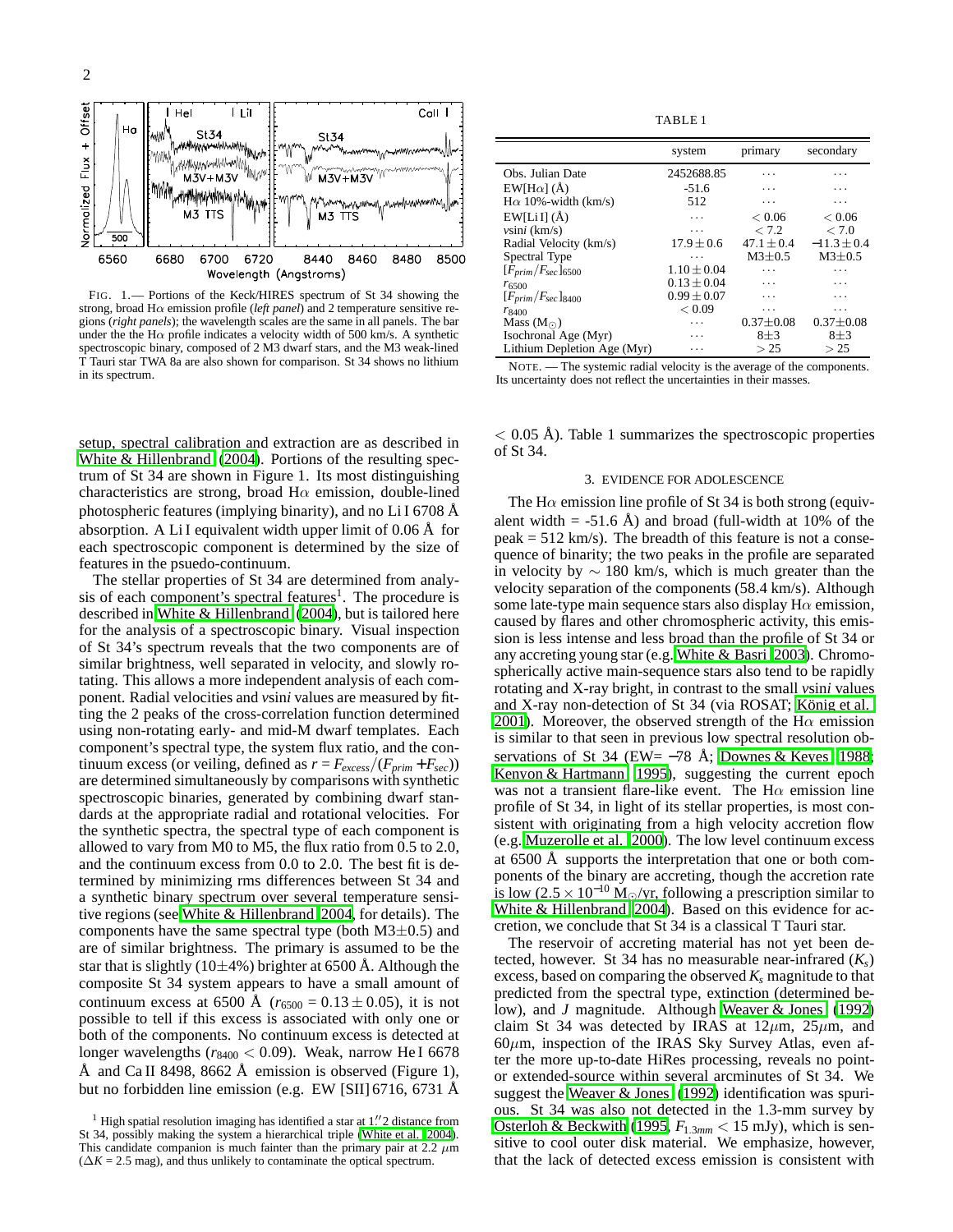St 34's low level accretion and cool stellar temperature; several low mass accreting stars in Taurus-Auriga have not yet been detected at far-infrared and millimeter wavelengths either [\(Kenyon & Hartmann 1995\)](#page-3-15).

Kinematic information supports the assertion that St 34 is a member of the Taurus-Auriga T Association. Assuming that the spectroscopic binary components have the same mass, as suggested by their similar spectral type and brightness, the systemic radial velocity is  $17.9 \pm 0.6$  km/s, which is identical to the mean of Taurus members (17.8 km/s; [Hartmann et al.](#page-3-24) [1986\)](#page-3-24). St 34 has a proper motion of  $\mu_{\alpha} = +1.8 \pm 3.5$  mas/yr and  $\mu_{\delta} = -12.6 \pm 3.5$  mas/yr, which, in combination with its radial velocity and an assumed distance of  $145\pm10$  pc, corresponds to space motion of  $U = -15.6 \pm 1.5$ ,  $V = -8.4 \pm 1.5$  $2.2, W = -8.8 \pm 2.3$  km/s (E. Mamajek, priv. comm.). This motion is statistically most consistent with that of lithium-rich Taurus members (e.g. [Jones & Herbig 1979\)](#page-3-1) as opposed to nearby moving groups (e.g. β Pictoris; [Zuckerman & Song](#page-4-0) [2004\)](#page-4-0). Thus, based on evidence for extreme youth, spatial proximity (within 1.5° of L1558), and space motion, we conclude St 34 is a member of the Taurus-Auriga T Association.

Mass and age estimates for St 34 are determined by comparing the temperature and luminosity with the [Baraffe et al.](#page-3-11) [\(1998](#page-3-11)) PMS evolutionary models. A temperature of  $3415^\circ$ K is assigned using the spectral type - temperature scale of [Luhman et al. \(2003](#page-3-25)), which is slightly hotter than a typical dwarf temperature scale, but yields coeval cluster populations in combination with this evolutionary model. A visual extinction of 0.24 mag is determined by comparing the *J*−*H* color to that expected for an M3 star [\(Kirkpatrick & McCarthy 1994\)](#page-3-26), using a standard interstellar extinction law [\(Rieke & Lebofsky](#page-3-27) [1985\)](#page-3-27). The 2MASS magnitudes of St 34 are  $J = 10.69 \pm 0.02$ ,  $H = 10.08 \pm 0.02$ , and  $K_s = 9.79 \pm 0.02$ ; no reliable optical colors are available. Luminosity is computed by applying a bolometric correction of  $+1.75$  to the reddening corrected *J* magnitude, which is split assuming equal contribution from each component of the binary. A distance of  $145±10$  pc, corresponding to that of Taurus [\(Bertout et al.](#page-3-28) [1999\)](#page-3-28), yields  $log(L/L_{\odot}) = -1.03 \pm 0.06$  for each component. In the top panel of Figure 2, St 34 is shown on an H-R diagram along with the [Baraffe et al. \(1998](#page-3-11)) evolutionary models. For each component, the implied age is  $8 \pm 3$  Myr and mass is  $0.37 \pm 0.08$  M<sub> $\odot$ </sub>. St 34 appears to be somewhat older than most stars in Taurus, which have an average age of 2-3 Myr [\(White & Ghez 2001](#page-3-29)) and are all thought to be younger than 4 Myrs [\(Hartmann 2003\)](#page-3-30).

In the bottom panel of Figure 2, the lithium abundance of St 34 is compared to the lithium depletion predictions of the same [Baraffe et al.](#page-3-11) [\(1998\)](#page-3-11) evolutionary models. The Li 6708 Å equivalent width of  $\leq 0.06$  Å corresponds to a lithium abundance of  $log n(Li) \leq 0.3$  dex, following the curves of growth shown in [Song et al. \(2002,](#page-3-31) Figure 2). This amount of depletion implies an age  $\geq$  25 Myr. Comparisons with other evolutionary models yield lithium depletion ages that agree to within 20% (see e.g. [Burke et al. 2004\)](#page-3-12).

#### 4. DISCUSSION AND IMPLICATIONS

#### 4.1. *A Possible Problem for Lithium Depletion Predictions*

Although the isochronal age inferred for St 34 is much younger than its lithium depletion age, a distance of 90 pc instead of the assumed 145 pc would increase the isochronal age to 25 Myr, consistent with the lithium depletion age. Similarly, if the assumed temperature is increased to  $3600°$  K



FIG. 2.— In the top panel, St 34 (*square*) and HIP 112312 A (*circle*) are shown on an H-R diagram along with the evolutionary models of [Baraffe et al. \(1998](#page-3-11)). Since both components of St 34 have the same temperature and luminosity, only 1 point is visible. In the bottom panel St 34 and HIP 112312 A are shown on a lithium abundance versus temperature diagram, along with the isochrones predicted by the same [Baraffe et al. \(1998](#page-3-11)) models. Although the location of St 34 and HIP 112312 A on the H-R diagram suggests ages  $\leq 10$  million years, the depleted lithium abundance of both stars suggests ages older than  $\sim$  25 Myr and  $\sim$  35 Myr, respectively.

(which is 340◦ K hotter than a typical M3 dwarf temperature), the isochrone and lithium depletion ages agree at 21 Myr. At an age  $\geq 20$  Myrs, however, St 34 would be by far the oldest classical T Tauri star known; MP Mus in Scorpius-Centaurus (age ∼ 13 Myr; [Mamajek 2002](#page-3-32)) is currently thought to be one of the oldest. St 34 would also be older than typical cloud dispersal timescales (< 10−20 Myr; [Palla & Galli 1997\)](#page-3-33), which would call into question its association with Taurus-Auriga as location and kinematics suggest. This large age for St 34 seems unlikely. [Song et al. \(2002](#page-3-31)) identified a similar discrepancy between isochronal and lithium depletion ages in the case of HIP 112312 A. The low lithium abundance of this M4 star implies an age  $\geq$  35 Myr, while its isochronal age, which is based on a Hipparcos determined distance, is  $6 \pm 3$  Myrs (Figure 2). As with St 34, a hotter temperature could reconcile these ages at 20-25 Myr. Finally, we note that the lithium depletion ages of young open clusters, including the Pleiades,  $\alpha$  Persei, IC 2391, and NGC 2547 [\(Burke et al.](#page-3-12) [2004\)](#page-3-12), are all systematically larger than the isochronal ages fitted to both low mass unevolved members and the upper main sequence near the nuclear turn-off [\(Stauffer et al. 2001](#page-3-34); [Jeffries & Naylor 2001\)](#page-3-35). Overall, the emerging observational evidence suggests a problem with lithium depletion ages, being systematically too old, though a problem with the premain sequence temperature scale, being too cool, can not be ruled out.

#### 4.2. *Implications for the Taurus Population*

If St 34 is a member of the Taurus-Auriga T Association, as evidence suggests, it presents the first strong case for a significant age spread in this region. St 34 must be older than currently forming stars by an amount equal to the lithium depletion timescale. Evolutionary models suggest this could be as large as 21-25 Myr, but as noted above, these values appear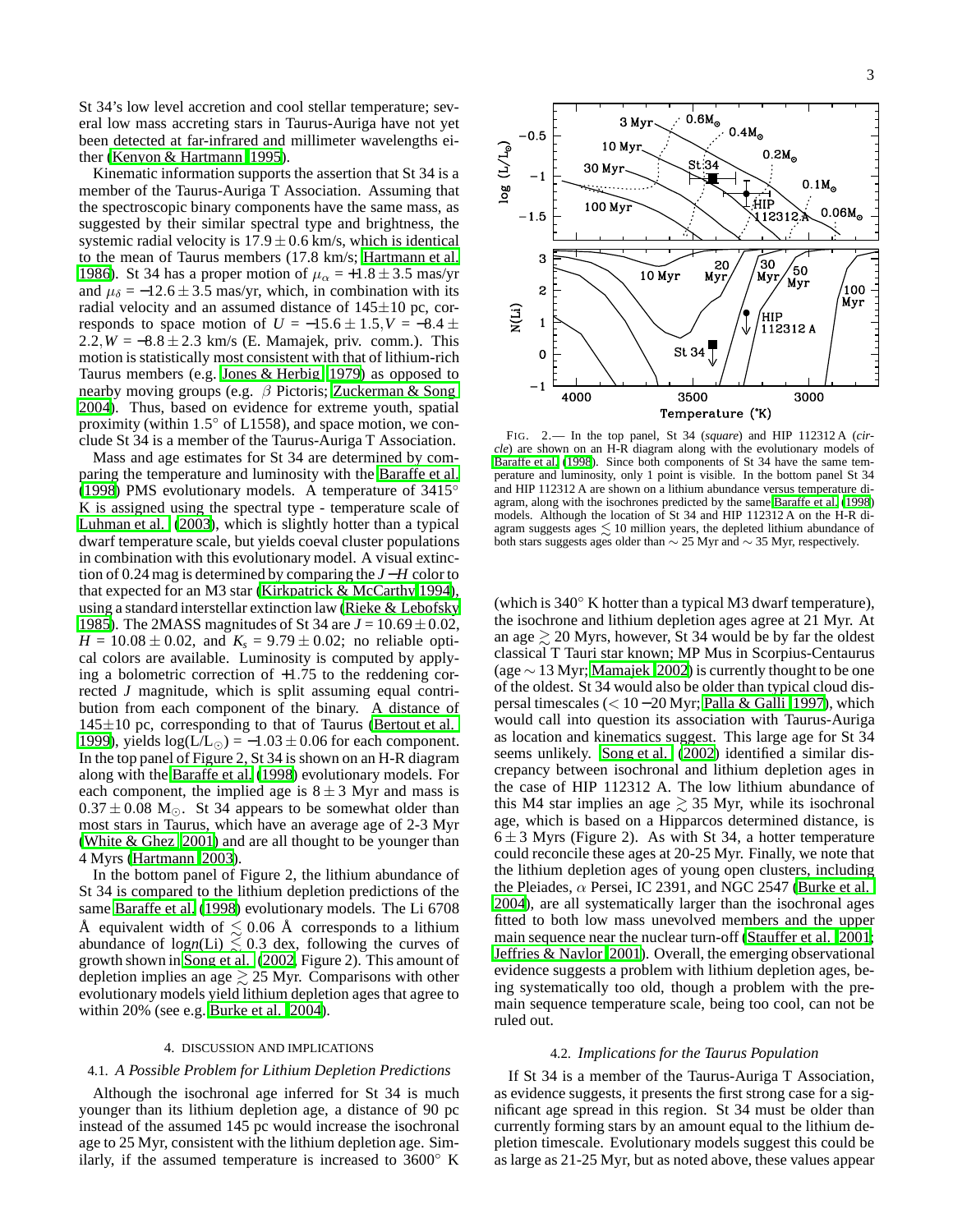to be extreme. The age spread would be more accurately constrained if additional older, possibly lithium depleted members are discovered. St 34 was easily identified because of its strong H $\alpha$  emission. Lithium depleted weak-lined T Tauri stars, on the other hand, even if identified and observed spectroscopically, would have thus far been dismissed as nonmembers. In order to estimate how many older weak-lined systems there could be in Taurus, we use the ratio of weaklined to classical T Tauri stars in clusters of age  $\sim 10$  Myr, which range from ∼ 90% for the TW Hydrae Association (age  $\sim$  8 Myr; [Zuckerman & Song 2004\)](#page-4-0) to  $\sim$  99% for the Sco-Cen subgroups (age  $\sim$  13 Myr; [Mamajek 2002](#page-3-32)). If surveys of these clusters are also biased by requiring the presence of lithium absorption for a member to be confirmed, these ratios could be even higher. This suggests that St 34 may have 10 and possibly many 10s of coeval co-members that are weaklined T Tauri stars. Those of early-M spectral type will have likely depleted their lithium (Figure 2). Current membership lists of Taurus may therefore be incomplete.

The Einstein and ROSAT surveys may have identified some of these lithium poor stars. [Walter et al.](#page-3-4) [\(1988\)](#page-3-4) and [Wichmann et al. \(1996\)](#page-3-5) together identified 17 stars with spectral types M1 - M3.5 in Taurus, nearly half of which have been subsequently dismissed as non-members because of depleted lithium. Some of these lithium-poor stars nevertheless have radial velocities consistent with Taurus (e.g. RX J0446.8+2255; [Wichmann et al. 2000\)](#page-4-1), suggesting they could in fact be bona fide members. Confirmation of membership will require more accurate estimates of distance, proper motion, and surface gravity. We note that if this proposed older population is identified, it has significant implications for the duration of star formation in Taurus, which is generally believed to be less than 4 Myr (Hartmann 2003, but see Palla & Stahler 2002), and for the initial mass function of Taurus, which apparently peaks at a mass ( $\sim 0.8 \text{ M}_{\odot}$ ; [Luhman et al.](#page-3-25) [2003\)](#page-3-25) slightly larger than the mass where lithium depletion occurs first.

4.3. *Long-Lived Accretion Disks in Close Binary Systems*

With an age of  $\geq 8$  Myr, St 34 is one of a handful of old  $($   $\geq$  10 Myr) classical T Tauri stars. We speculate than in many cases these long-lived accretion disks are a consequence of a tidally inhibited accretion flow caused by a sub-AU separation companion. The properties of St 34, for example, imply a binary separation of  $\leq 0.78$  AU. As has been identified in some spectroscopic binary systems (e.g. DQ Tau; [Basri et al. 1997\)](#page-3-36), and predicted by numerical simulations [\(Artymowicz & Stephen 1996\)](#page-3-37), the orbital dynamics of a close binary does not preclude accretion from a circumbinary disk. Nevertheless, we suggest that it is less efficient. In support of this, there is some evidence for a higher frequency of spectroscopic binaries among old classical T Tauri stars than among younger T Tauri populations, for which the binary fraction is only  $7\pm3\%$  [\(Mathieu 1994,](#page-3-38) for periods less than 100 days;). Of the 4 classical T Tauri stars in the TW Hydrae Association, 50% are spectroscopic binaries (TWA 5A, Hen 3-600A; [Muzerolle et al. 2000;](#page-3-21) [Mohanty et al. 2003](#page-3-39)). Of the remaining 2 accreting stars (TW Hya, TWA 14), only TW Hya has multiple high-dispersion measurements sensitive to radial velocity variations, but its pole-on orientation [\(Weinberger et al. 2002\)](#page-3-40) would significantly inhibit the detection of a close companion in a coplanar orbit. Both TWA 14 and TW Hya could be yet unidentified sub-AU binary systems. A more complete binary census of these and other old accretors (e.g. MP Mus; [Mamajek 2002](#page-3-32)) is needed to confirm this hypothesis. One interesting implication is that planets would have a longer time to form in the circumbinary disk of sub-AU separation binary stars than around single stars.

We thank I. Baraffe, A. Ghez, and J. Stauffer for helpful discussions and are grateful to E. Mamajek for generously providing valuable kinematic information and insight. We appreciate the data provided by the NASA/IPAC Infrared Science Archive and the privilege to observe on the revered summit of Mauna Kea.

## <span id="page-3-39"></span><span id="page-3-38"></span><span id="page-3-32"></span><span id="page-3-25"></span>**REFERENCES**

- <span id="page-3-37"></span>Artymowicz, P. & Lubow, S. H. 1996, ApJ, 467, 77
- Baraffe, I., Chabrier, G., Allard, F., & Hauschildt, P. H. 1998, A&A, 337, 403
- <span id="page-3-36"></span><span id="page-3-11"></span>Basri, G., Johns-Krull, C. M. & Mathieu, R. D. 1997, AJ, 114, 781
- Bertout, C., Robichon, N. & Arenou, F. 1999, A&A, 352, 574
- <span id="page-3-28"></span><span id="page-3-10"></span>Bildsten, L., Brown, E. F., Matzner, C. D. & Ushomirsky, G. 1997, ApJ, 482, 442
- Bodenheimer, P. 1965, ApJ, 142, 459
- <span id="page-3-8"></span><span id="page-3-7"></span>Briceño, C., Hartmann, L., Stauffer, J. & Martín, E. 1998, AJ, 115, 2074
- <span id="page-3-12"></span>Burke, C. J., Pinsonnealult, M. H. & Sills, A. 2004, ApJ, 604, 272
- D'Antona, F. & Mazzitelli, I. 1994, ApJS, 90, 467
- <span id="page-3-14"></span><span id="page-3-9"></span>Downes, R. A. & Keyes, C. D. 1988, AJ, 96, 777
- Gomez, M., Hartmann, L., Kenyon, S. J. & Hewett, R. 1993, AJ, 105, 1927
- Hartmann, L., Hewett, R., Stahler, S., & Mathieu, R. D., 1986, ApJ, 309, 275
- <span id="page-3-24"></span><span id="page-3-2"></span>Hartmann, L., Stauffer, J. R., Kenyon, S. J. & Jones, B. F. 1991, AJ, 101, 1050
- Hartmann, L. 2003, ApJ, 585, 398
- <span id="page-3-35"></span><span id="page-3-30"></span><span id="page-3-6"></span>Herbig, G. H., Vrba, F. J. & Rydgren, A. E. 1986, AJ, 91, 575
- Jeffries, R. D., & Naylor, T. 2001, in ASP Conf. Ser. 243, From Darkness to Light: Origin and Evolution of Young Stellar Clusters, ed. T. Montmerle & P. André (San Francisco: ASP), 633
- <span id="page-3-1"></span>Jones, B. F. & Herbig, G. H. 1979, AJ, 84, 1872
- <span id="page-3-0"></span>Joy, A. H. 1949, ApJ, 110, 424
- 
- <span id="page-3-3"></span>Kenyon, S. J., Hartmann, L. W., Strom, K. M. & Strom, S. E. 1990, AJ, 99, 869
- <span id="page-3-15"></span>Kenyon, S. J. & Hartmann, L. 1995
- Kirkpatrick, J. D. & McCarthy, D. W. Jr. 1994, AJ, 107, 333
- <span id="page-3-26"></span><span id="page-3-20"></span>König, B., Neuhäuser, R. & Stelzer, B. 2001, A&A, 369, 971
- Luhman, K. L., Briceño, C., Stauffer, J. R., Hartmann, L., Barrado y Navascués, D. & Caldwell, N. 2003, ApJ, 590, 348
- Mamajek, E. E., Meyer, M. R. & Liebert, J. 2002, AJ, 124, 1670
- Mathieu, R. D. 1994, ARA&A, 32, 465
- Mohanty, S., Jayawardhana, R. & Barrado y Navascués, D. 2003, ApJ, 593, 109
- <span id="page-3-21"></span>Muzerolle, J., Calvet, N., Briceño, C., Hartmann, L. & Hillenbrand, L. 2000, ApJ, 535, 47
- <span id="page-3-23"></span>Osterloh, M. & Beckwith, S. V. W. 1995, ApJ, 439, 288
- <span id="page-3-33"></span>Palla, F. & Galli, D 1997, ApJ, 476, 35
- Palla, F. & Stahler, S. W. 2002, ApJ, 581, 1194
- <span id="page-3-27"></span>Rieke, G. H. & Lebofsky, M. J. 1985, ApJ, 288, 618
- Song, I., Bessell, M. S. & Zuckerman, B. 2002, ApJ, 581, 43
- <span id="page-3-34"></span><span id="page-3-31"></span>Stauffer, J. R., Jeffries, R. D., Martín, E. L., & Turndrup, D. M. 2001, in ASP Conf. Ser. 223, Cool Stars, Stellar Systems and the Sun, Ed. R. J. Garcia López, R. Rebolo, & M. R. Zapatero Osorio (San Francisco: ASP), 399
- Stephenson, C. B. 1986, ApJ, 300, 779
- Vogt, S. S., et al. 1994, Proc. SPIE, 2198, 362
- <span id="page-3-22"></span><span id="page-3-16"></span><span id="page-3-13"></span><span id="page-3-4"></span>Walter, F. M., Brown, A., Mathieu, R. D., Myers, P. C. & Vrba, F. J. 1988, AJ, 96, 297
- Weaver, W. B. & Jones, G. 1992, ApJS, 78, 239
- <span id="page-3-40"></span>Weinberger, A. J. et al. 2002, ApJ, 566, 409
- White, R. J. & Basri, G. 2003, ApJ, 582, 1109
- White, R. J. & Ghez, A. M. 2001,
- <span id="page-3-29"></span><span id="page-3-19"></span><span id="page-3-18"></span><span id="page-3-17"></span>White, R. J. & Hillenbrand, L. A. 2004, ApJ, accepted
- White, R. J. et al. 2004, in prep.
- <span id="page-3-5"></span>Wichmann, R. et al. 1996, A&A, 312, 439